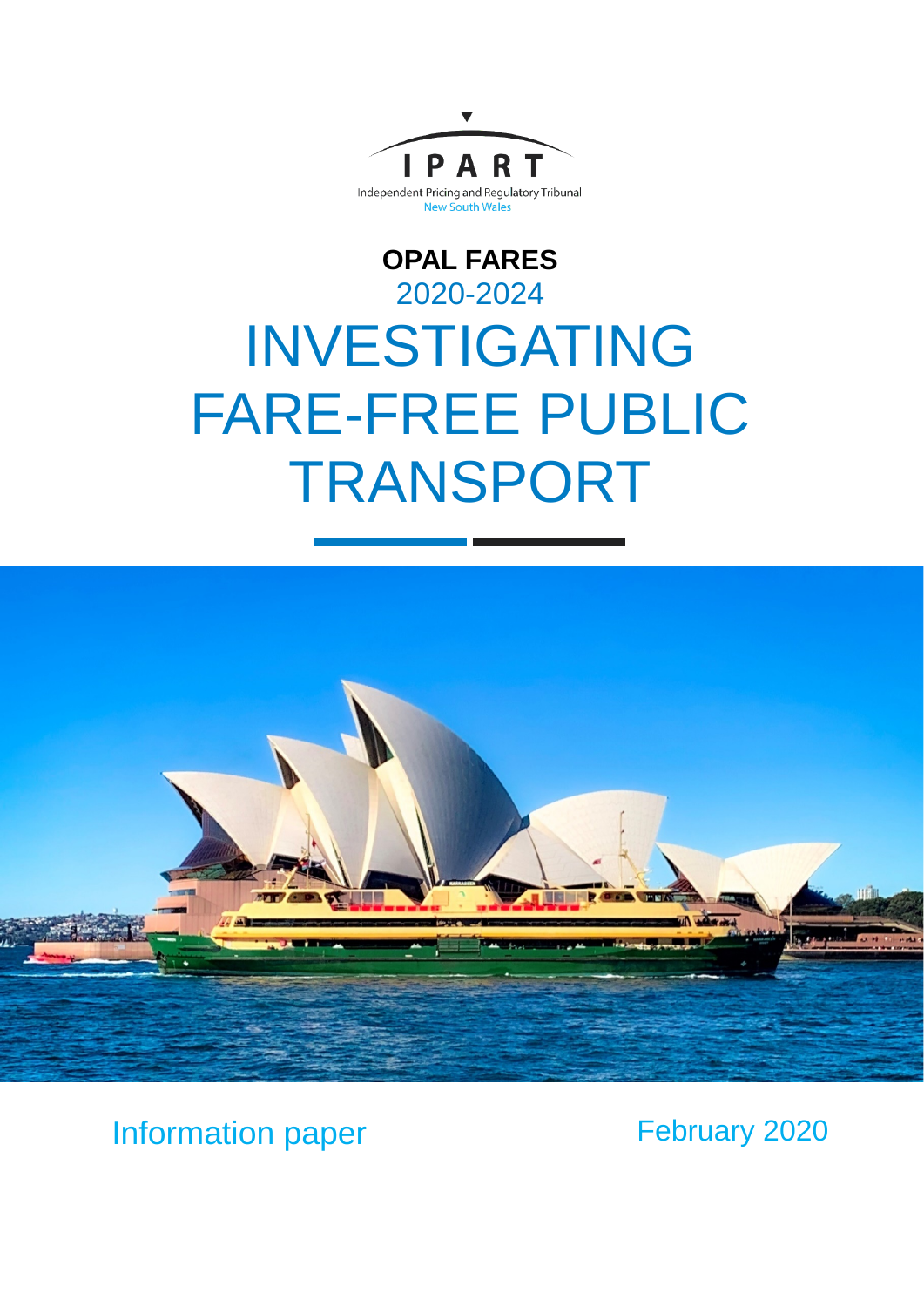## What would happen if public transport was fare-free?

Sydney public transport currently covers around a quarter of its costs from passengers through the fares they pay to use it. This sharing of costs between passengers and taxpayers is common in public transport systems across the world. However, in some parts of the world public transport is free to use and is fully funded by the community through taxation revenue. We explored what might happen if Sydney public transport was free by considering the experience of the cities where fare-free public transport has been introduced.

Based on experience elsewhere, and our own analysis of the Sydney public transport network, we consider that Sydney could see the following outcomes from making public transport free to use:

- An immediate increase in public transport ridership of around 40%, leading to substantial crowding on the public transport network.
- **v** Minimal impact on the level of road congestion (even in peak hours). Experience elsewhere suggests a reduction in avoided road congestion of around 2% to 5%.
- More people using public transport for short trips when they would have otherwise walked or cycled - reducing the health benefits of public transport.
- **T** An increase in public transport use by low income earners which improves their participation in society.
- A loss of \$1.6 billion per year in fare revenue that would need to be funded through taxation revenue, which represents about \$530 per NSW household (last year each NSW household contributed about \$4,900 in taxation revenue to fund public transport services)<sup>[1](#page-1-0)</sup>.
- **v** Significant infrastructure investment to cater for increased demand on public transport services.

We are not recommending free fares as we consider that the benefits of doing this do not justify the costs involved. We consider that some key benefits of fare-free public transport, such as greater accessibility for low income earners, can be achieved at lower cost through targeted programs.

**Fare-free public transport would result in substantial costs to taxpayers relative to its benefits**

Benefits of increased social mobility could be specifically targeted rather than providing free travel to the whole community at significant cost.



<span id="page-1-0"></span>IPART.NSW.GOV.AU 1 1 NSW Government recurrent and capital spending per NSW household for 2018-19.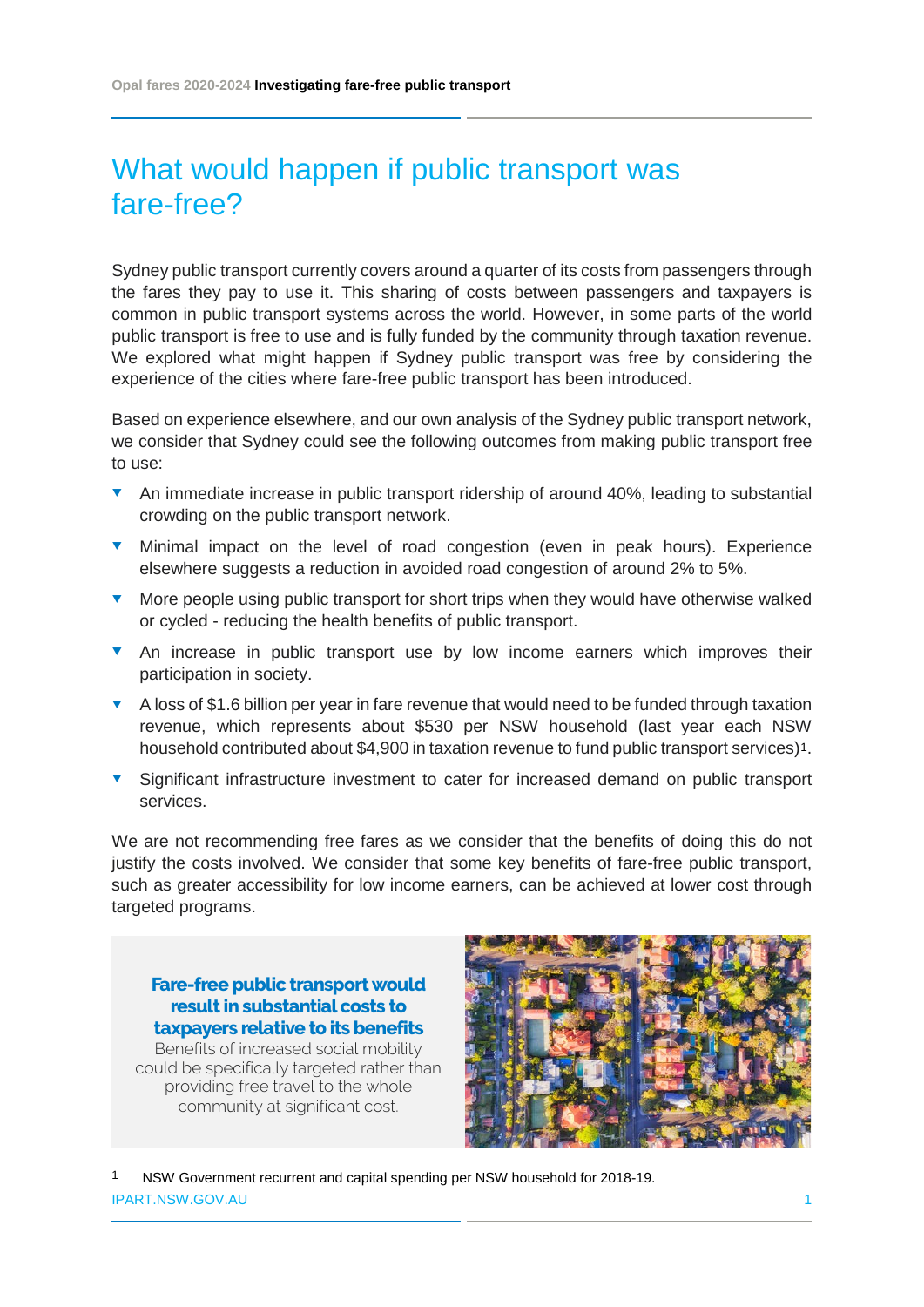**Opal fares 2020-2024 Investigating fare-free public transport**

What would happen to public transport use in Sydney?

## **Overall ridership could increase by around 40% resulting in substantial crowding**

Using our elasticity estimates (see *Technical Paper – Demand and elasticity*) we estimate that free fares could increase overall ridership by around 40%. However, as our elasticities were derived from much smaller fare changes (within ±20%) we examined a range of different experiences with free fares, including:

- $\bullet$  what has occurred on specific routes in NSW, and
- $\bullet$  the impact on ridership observed/estimated from other jurisdictions.

We also considered modelling that was recently undertaken for Paris where fare-free transport was considered but not implemented.

Some examples of NSW routes that have implemented/trialled fare-free services include:

- A fare-free zone for buses in Newcastle that was implemented in 2006, mainly in the CBD area. This was removed in 2019 with the introduction of the light rail.
- **v** Certain bus services in Parramatta and Wollongong that currently provide free travel around popular destinations (such as shopping, business precincts, university campuses and hospitals).
- A number of fare-free services that were trialled in the Sydney region but were discontinued due to low patronage.[2](#page-2-0)

However, there is not a lot of information on what the impact on patronage has been on these routes as in many cases passenger trips were not recorded. As these services are specific, they may not provide a good guide for what would occur if fares were made free across the board. Therefore, we have used the overseas examples in Box 1 as guidance on what the impacts might be for Sydney.

When free fares have been introduced overseas the increase in ridership has varied widely – from 14% in Talinn, and 60-100% in Dunkirk, within the first year. When free fares were proposed for Paris, studies estimated a patronage increase of 6% to 48%. However, we note that increased ridership following free fares is largely impacted by the quality of the public transport services provided, prior fare prices and the cost and feasibility of alternative modes (such as driving). Thus, the results vary considerably between cities.

Given the observed outcomes and estimates from other jurisdictions we consider that increases of around 40% in ridership could be possible on the Sydney public transport network.

<span id="page-2-0"></span><sup>&</sup>lt;sup>2</sup> Free bus shuttle services at Blacktown, Cabramatta, Campbelltown, Liverpool and Penrith were discontinued due to low patronage. These services had less than 4.5 passengers per kilometre (the Liverpool service had 0.6 passengers per kilometre) compared with 7.4 passengers per kilometre for Wollongong, and 8.8 and 21.1 for Sydney and Parramatta. [https://www.illawarramercury.com.au/story/1589190/gong-bus-safe-as](https://www.illawarramercury.com.au/story/1589190/gong-bus-safe-as-brakes-go-on-free-shuttles/)[brakes-go-on-free-shuttles/](https://www.illawarramercury.com.au/story/1589190/gong-bus-safe-as-brakes-go-on-free-shuttles/) [accessed 3 November 2019].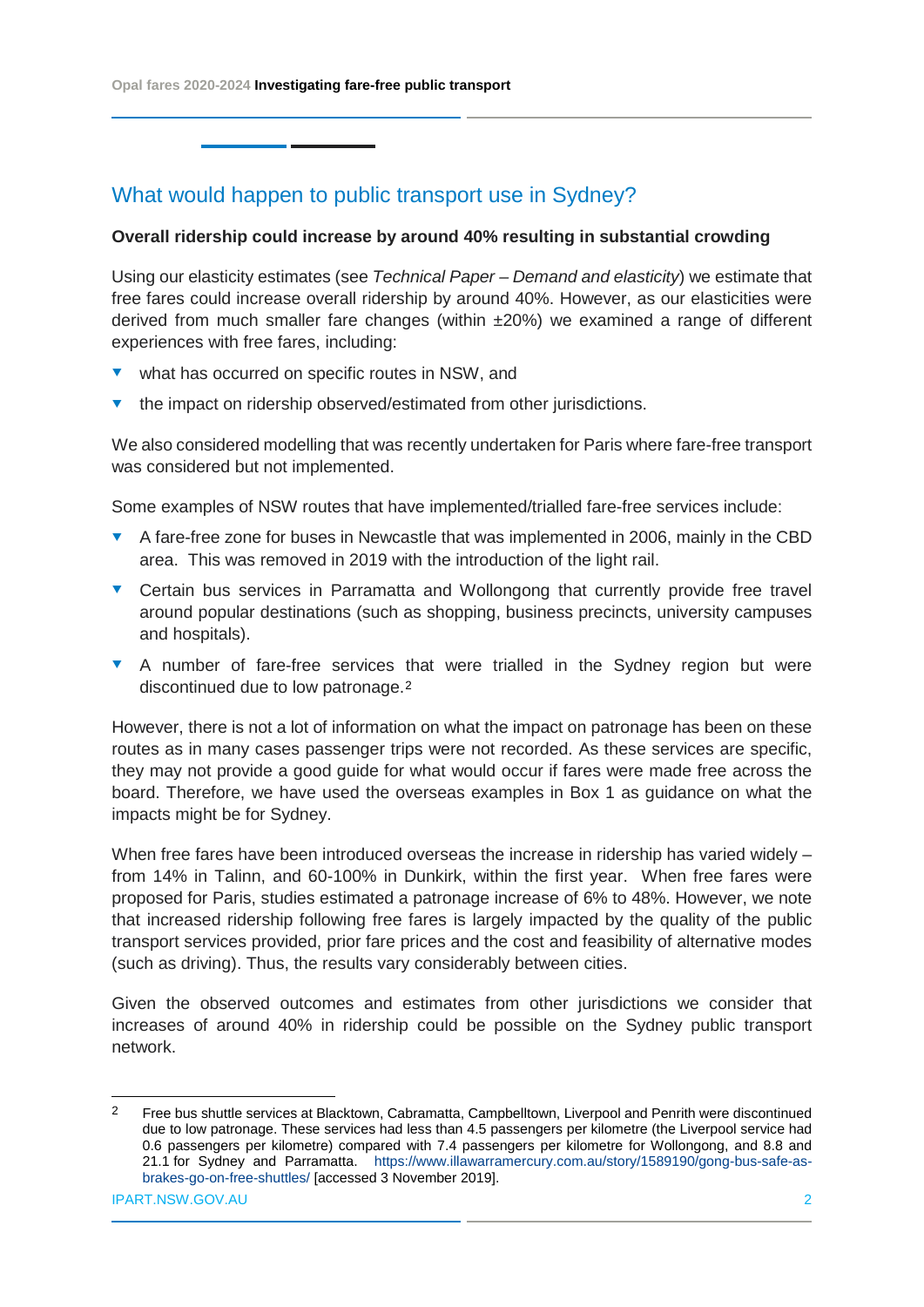## **Many of these extra trips are likely to be new trips or to replace walking/cycling trips**

A 40% increase in ridership is a substantial increase. Based on observations in other jurisdictions (Box 1), the increase in public transport ridership is likely to come from people who would have otherwise walked or cycled, those who choose to ride for leisure (eg, increased ferry rides for enjoyment) and from increased social mobility, rather than reducing cars on roads. This is also supported by the experience in Melbourne, which introduced a fare-free zone for trams. In Melbourne, short walking trips have been substituted by tram rides resulting in increased congestion on trams.[3](#page-3-0)

## **The extra trips could exacerbate crowding on public transport**

A large increase in public transport use in Sydney would place substantial pressure on the already congested public transport network, particularly the train network during peak hours. For example, maximum capacity can already exceed 180% (as a percentage of seating capacity) during the weekday peak hours on busy services on the T1 Western/North Shore lines and the T4 Illawarra lines. Hence, free fares could exacerbate crowding on these services and there is limited capacity to increase services on these already congested routes without making large new capital investments (we discuss potential crowding issues further below).

Off-peak fares for train services are currently lower and provide a financial incentive to passengers to shift their travel out of the peak if they can. One of the key reasons for doing this is to spread demand out across the day as this lowers the overall costs of providing services. Thus, free fares are likely to further exacerbate crowding during peak periods.

We have also considered the impact on ridership if free fares were to be only introduced during off-peak periods. Some passengers may switch from peak to off-peak travel which would alleviate some pressure on congested services during peak periods. However, the impact on all services may not be significant (there is already a 30% fare discount for off-peak train travel). There may not be a significant number of additional people that switch their travel to off-peak times, as there are other considerations that can determine when people choose to travel (eg, when they commence and finish work).[4](#page-3-1)

IPART.NSW.GOV.AU 3

<span id="page-3-0"></span> <sup>3</sup> City of Melbourne, *Draft transport strategy 2030*, May 2019, p 100.

<span id="page-3-1"></span>Melbourne currently has free train travel if you touch on and off with your Myki before 7:15am on weekdays. However, still experiences significant crowding on its rail system which is highest during the morning peak. Infrastructure Australia, *Urban Transport Crowding and Congestion – the Australia Infrastructure Audit 2019 supplementary report*, June 2019<https://www.ptv.vic.gov.au/tickets/myki/travel-with-myki/travel-benefits/> [accessed 4 November 2019], [https://www.infrastructureaustralia.gov.au/sites/default/files/2019-](https://www.infrastructureaustralia.gov.au/sites/default/files/2019-08/Urban%20Transport%20Crowding%20and%20Congestion%20%28Lower%20Resolution%29.pdf) [08/Urban%20Transport%20Crowding%20and%20Congestion%20%28Lower%20Resolution%29.pdf](https://www.infrastructureaustralia.gov.au/sites/default/files/2019-08/Urban%20Transport%20Crowding%20and%20Congestion%20%28Lower%20Resolution%29.pdf) p 59 [accessed 8 November 2019]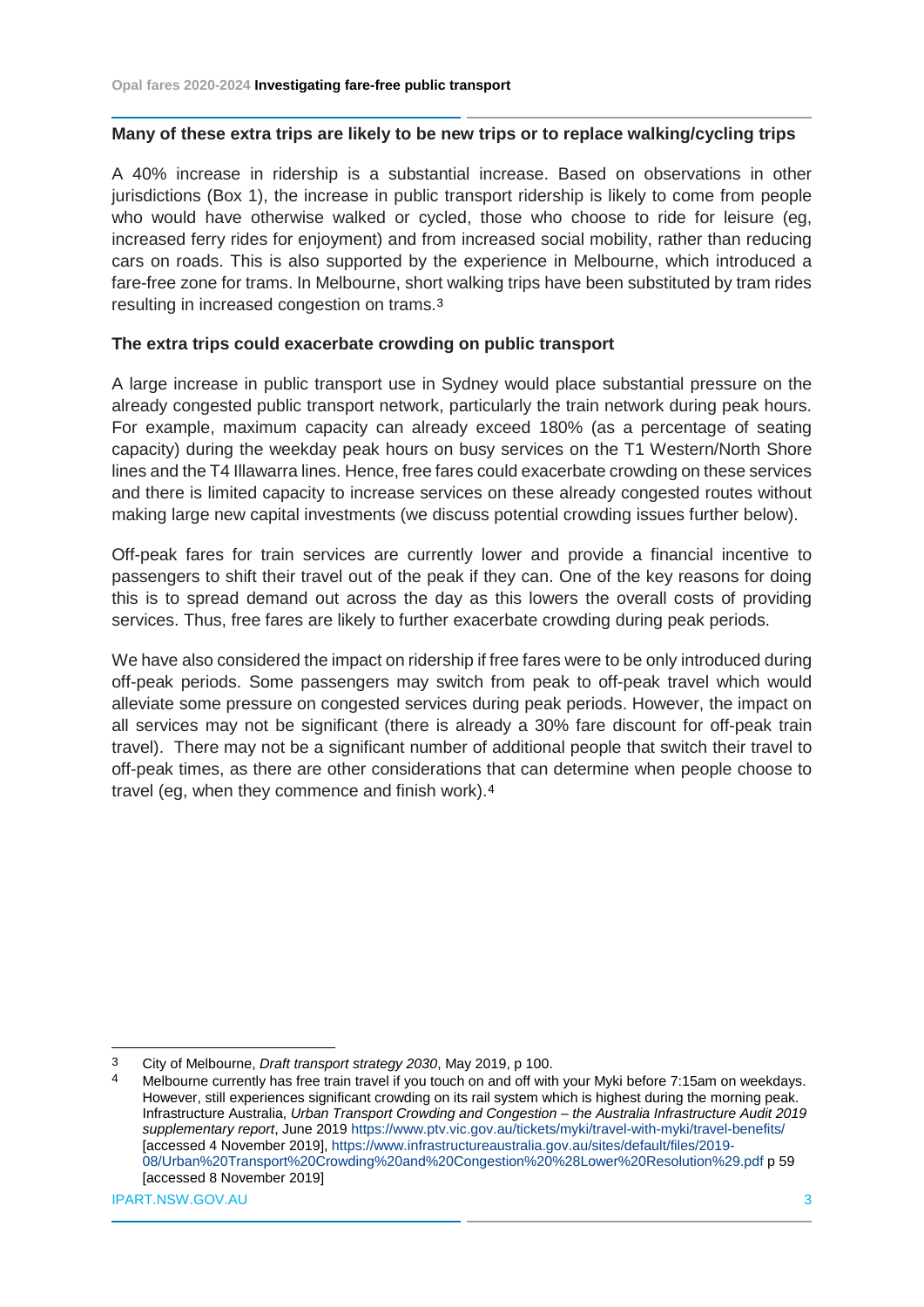## **Box 1 Free fares in other parts of the world**

#### **Talinn, Estonia**

Free fares for residents were first introduced in Talinn (which operates a tram and bus system) in 2013 before being extended across Estonia under an opt-in system (for each county).

- Cost recovery from farebox was around 30% prior to introducing free fares.
- **Figure 1** Free fares are only available to people who are registered as residents in Talinn, and not available for tourists and other non-residents. If someone registers as a resident in Talinn then the county receives an additional portion of national taxes paid by each resident (from the national budget allocated for county public transport). This additional revenue has been reported as having offset more than the loss in fare revenue.
- $\bullet$  In 2016, a study into the scheme found that by 2014, the use of public transport had increased by 14%, but car use had only declined by 5%. It also found that the number of trips done by walking had dropped by 40% as more people used buses. It also found that public transport use increased dramatically among the old and the young, those on very low income (as well as those out of employment) but there was no indication that employment opportunities had improved as a result.

#### **Dunkirk, France**

France has free public transport schemes across a number of different networks. It also has a history of low public transport prices and strong social policies. Dunkirk, with a population of about 90,000 introduced free fares in September 2018. One of its aims was to revitalise its town that had an aging and dwindling population.

- Cost recovery from farebox revenue was previously about 10%. The fare shortfall is funded from an increase in company taxes and additional funding from the city's budget.
- The town revamped its bus system prior to introducing the scheme and included an extension of bus routes, better connections to neighbouring towns (five express lanes running every 10 minutes throughout the day) and an increase in the bus fleet from 100 to 140.
- After the introduction, initial findings have found that ridership has more than doubled on weekends and increased by 60% during the week. The impact on reduced car usage is unclear, however, of 2000 passengers surveyed by researchers, about half of them stated that they use the fare-free bus service regularly instead of their cars. Previously only 5% of trips were made by bus, 65% of trips were made by car, 29% by walking and 1% by bicycle.

### **Paris, France**

The city of Paris assessed the feasibility and impact of introducing free fares in 2018. After reviewing the results of two separate commissioned reports and studying Dunkirk's example, it decided to implement other measures such as free travel for children (under 11 years). The commissioned reports found that:

 There would be minimal impact on reducing car congestion (one report estimated that it would be only around 2%) with potentially a large increase in public transport ridership (one report estimated that it would be around 6%-10% whereas another found increases of up to 36% to 48%) which would have a detrimental impact on service quality across the already congested network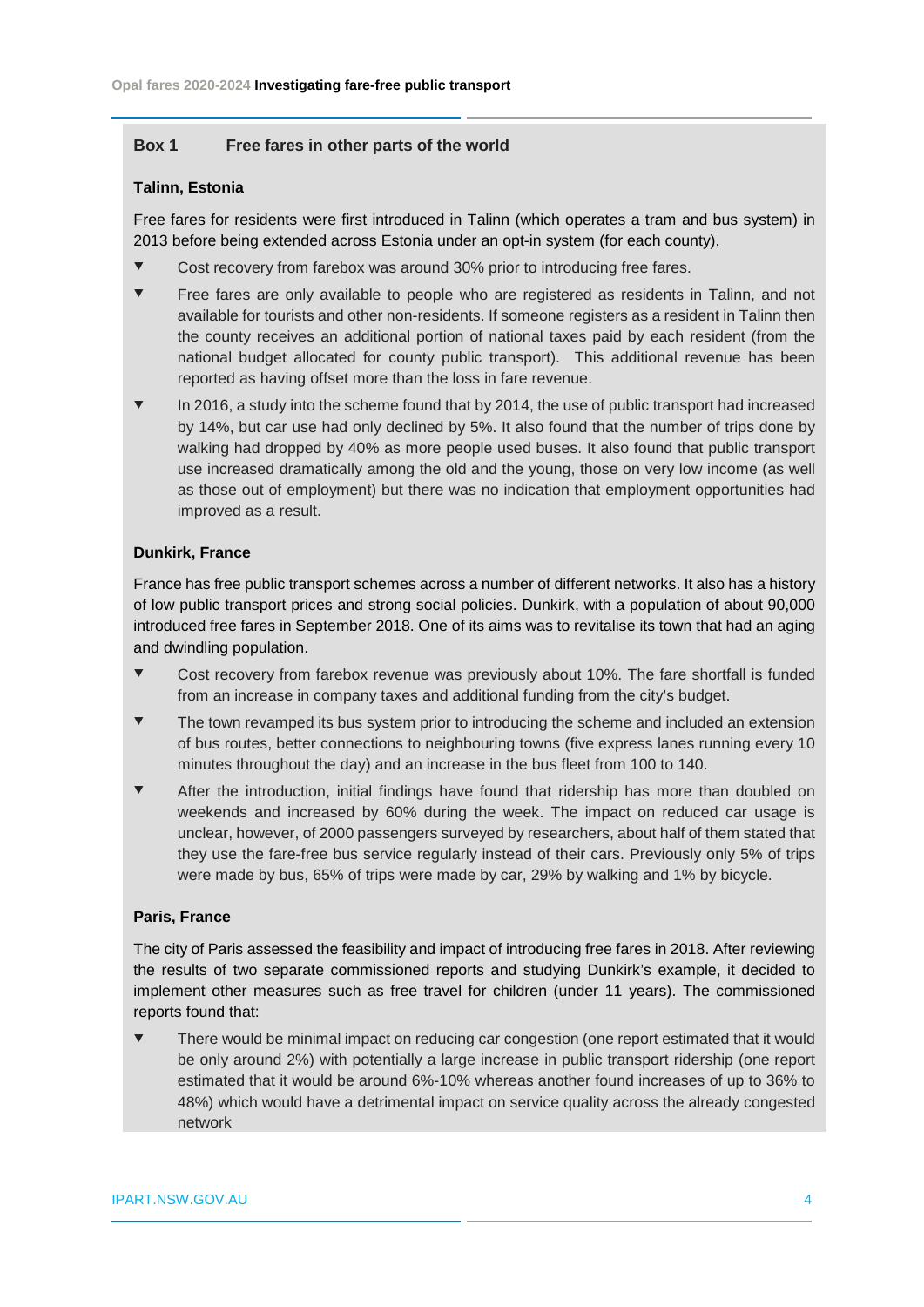One report estimated that the scheme would add around \$814 (€500) a year to household tax bills in the Paris region, and would require additional funding of \$3.6 billion ( $\epsilon$ 2.2 billion) to \$5.4 billion (€3.3 billion).

## **Hasselt, Belgium**

In the city of Hasselt in Belgium, public transport travel was free between 1997 and 2013. Free fares were introduced because of major infrastructure works in the city rings but were subsequently discontinued when it became financially unsustainable.

- The scheme saw a significant increase in public transport use of 1300%.
- The financial cost of free public transport increased by about 400% over 1997 to 2007.
- In terms of the impact to the ridership, riders who reacted most strongly when free fares were removed were occasional users, commuters and students. Stable users remained those in the outer boroughs, leisure riders, seniors and young people (those under 19 years still travel for free).

**Source:** Cats et al, *Public transport pricing policy – Empirical evidence from a fare-free scheme in Tallinn, Estonia*, January 2014.

Guardian article on Talinn, Estonia, [https://www.theguardian.com/cities/2016/oct/11/tallinn-experiment-estonia-public](https://www.theguardian.com/cities/2016/oct/11/tallinn-experiment-estonia-public-transport-free-cities)[transport-free-cities,](https://www.theguardian.com/cities/2016/oct/11/tallinn-experiment-estonia-public-transport-free-cities) accessed 29 October 2019.

World Economic Forum article on Estonia, [https://www.weforum.org/agenda/2018/06/estonia-is-making-public-transport](https://www.weforum.org/agenda/2018/06/estonia-is-making-public-transport-free/)[free/,](https://www.weforum.org/agenda/2018/06/estonia-is-making-public-transport-free/) accessed 29 October 2019.

Reuters article on potential free fares in Paris[, https://www.reuters.com/article/us-france-paris-transportation/paris-mulls-free](https://www.reuters.com/article/us-france-paris-transportation/paris-mulls-free-public-transport-to-reduce-pollution-idUSKBN1GW1KU)[public-transport-to-reduce-pollution-idUSKBN1GW1KU,](https://www.reuters.com/article/us-france-paris-transportation/paris-mulls-free-public-transport-to-reduce-pollution-idUSKBN1GW1KU) accessed 29 October 2019.

Irish Times article on potential free fares in Dublin[, https://www.irishtimes.com/news/environment/free-public-transport-could](https://www.irishtimes.com/news/environment/free-public-transport-could-it-work-for-dublin-1.3768146)[it-work-for-dublin-1.3768146,](https://www.irishtimes.com/news/environment/free-public-transport-could-it-work-for-dublin-1.3768146) accessed 30 October 2019.

France24 article on fare free travel in Dunkirk, [https://www.france24.com/en/20190831-france-dunkirk-free-transportation](https://www.france24.com/en/20190831-france-dunkirk-free-transportation-bus-success-climate-cities)[bus-success-climate-cities,](https://www.france24.com/en/20190831-france-dunkirk-free-transportation-bus-success-climate-cities) accessed 30 October 2019.

Rail Journal article on outcomes of study for free fares in Paris, [https://www.railjournal.com/policy/study-rejects-free-public](https://www.railjournal.com/policy/study-rejects-free-public-transport-for-paris/)[transport-for-paris/,](https://www.railjournal.com/policy/study-rejects-free-public-transport-for-paris/) accessed 29 October 2019.

Eltis article on Hasselt cancelling free public transport, [https://www.eltis.org/discover/news/hasselt-cancels-free-public](https://www.eltis.org/discover/news/hasselt-cancels-free-public-transport-after-16-years-belgium-0)[transport-after-16-years-belgium-0,](https://www.eltis.org/discover/news/hasselt-cancels-free-public-transport-after-16-years-belgium-0) accessed 29 October 2019.

## How would free fares impact community benefits?

There are a number of benefits for the community when people use public transport. Those benefits primarily occur when public transport trips are taken by people who would otherwise have driven a car. The community wide benefits of public transport use include:

- Reductions in traffic congestion, air and noise pollution, greenhouse gas emissions and accidents where someone who travels by public transport would otherwise have travelled by car.
- **v** Lower health costs as a result of physical activity associated with walking and cycling to and from public transport.
- **Faster travel times for existing public transport users when new people use public transport** and Government responds by putting on more frequent services (note that this can only occur where there is scope to increase the number of services in response to higher public transport use).

We discuss the impact that free fares might have on community benefits in the sections below. We also discuss the potential impact of free fares on promoting social inclusion.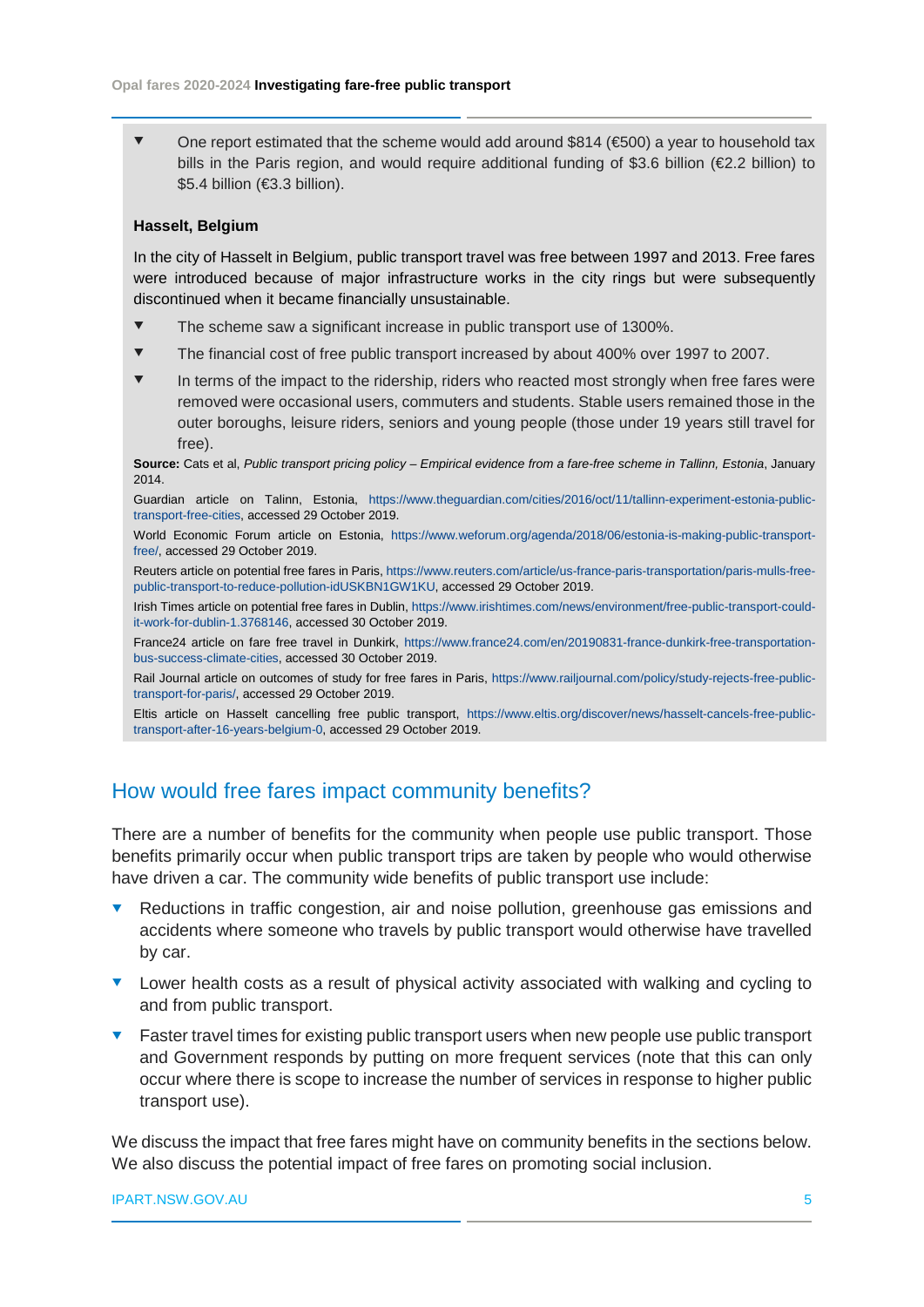## **May have a small impact on reducing road congestion and environmental pollution**

In other jurisdictions where free fares have been introduced, private car use has not fallen by anywhere near as much as the increase in public transport trips. The reduction in private car use has been relatively small, around 2% to 5%. There are a number of factors that affect people's decisions to travel by private car instead of public transport. These include convenience (accessibility and frequency of public transport), travel time, personal preference and cost.

Overseas research on the impact of free fares reports that a substantial number of people are unlikely to switch travel modes if they have already chosen the more expensive travel option eg, private car use (which typically faces higher costs compared to public transport which is usually heavily subsidised).[5](#page-6-0)

This may also be the case for Sydney, particularly during weekday morning peak periods where traffic congestion is the highest (especially routes into the Sydney CBD) as travelling by car is a more expensive option. For example, if only petrol and parking costs are considered,[6](#page-6-1) then for someone commuting from: [7](#page-6-2)

- Parramatta to the Sydney CBD (a distance of about 25km), the cost of private car travel would be at least \$23 for a return journey compared with \$10.30 to catch the train
- **•** Chatswood to the Sydney CBD (a distance of about 13km), the cost of private car travel would be at least \$19 for a return journey compared with \$8.96 for the train
- **•** Hurstville to the Sydney CBD (a distance of about 20km), the cost of private car travel would be at least \$21 for a return journey compared with \$8.96 for the train.

Also, as a result of free fares increasing crowding and travel times on public transport, people may be less inclined to switch from private car use.

Given that the impact on reduced road congestion is unlikely to be substantial, there are unlikely to be significant reductions in environmental pollution and accident costs as a result.

In terms of travel time savings, if private car use were to fall by 5% during peak hours, then we estimate that the improvement in travel time would be minimal on average across the Sydney road network (likely to be less than a one minute reduction on average across the Sydney road network during the morning peak period (7am to 9am). However, there may be certain areas that experience greater or lower savings in travel time.

<span id="page-6-0"></span><sup>&</sup>lt;sup>5</sup> Private car use may be preferred by those willing to pay more to travel, or public transport may not be readily accessible (services may be infrequent or accessing points of public transport may not be considered as convenient compared with driving, when considering the costs involved). [https://www.iledefrance-mobilites.fr/wp-content/uploads/2018/10/Rapport-Comit%C3%A9-sur-la](https://www.iledefrance-mobilites.fr/wp-content/uploads/2018/10/Rapport-Comit%C3%A9-sur-la-faisabilit%C3%A9-de-la-gratuit%C3%A9-des-transports-en-commun-en-%C3%8Ele-de-France-leur-financement-et-la-politique-de-tarification.pdf)[faisabilit%C3%A9-de-la-gratuit%C3%A9-des-transports-en-commun-en-%C3%8Ele-de-France-leur](https://www.iledefrance-mobilites.fr/wp-content/uploads/2018/10/Rapport-Comit%C3%A9-sur-la-faisabilit%C3%A9-de-la-gratuit%C3%A9-des-transports-en-commun-en-%C3%8Ele-de-France-leur-financement-et-la-politique-de-tarification.pdf)[financement-et-la-politique-de-tarification.pdf,](https://www.iledefrance-mobilites.fr/wp-content/uploads/2018/10/Rapport-Comit%C3%A9-sur-la-faisabilit%C3%A9-de-la-gratuit%C3%A9-des-transports-en-commun-en-%C3%8Ele-de-France-leur-financement-et-la-politique-de-tarification.pdf) p 7 [accessed 5 November 2019].

<span id="page-6-1"></span><sup>6</sup> We note that a share of vehicle operating costs would also need to be considered. Also, there are external costs (eg, environmental pollution, congestion and accident costs) to private care use that are not factored in people's decision to drive, which would otherwise increase the total (private and social) costs of car use.

<span id="page-6-2"></span><sup>7</sup> Assuming fuel efficiency of 10.5L per 100km petrol costs of \$1.40 per litre and parking costs of \$16 (weekday early bird rates eg, Sydney Opera House). The actual costs per person would be less if carpooling is involved.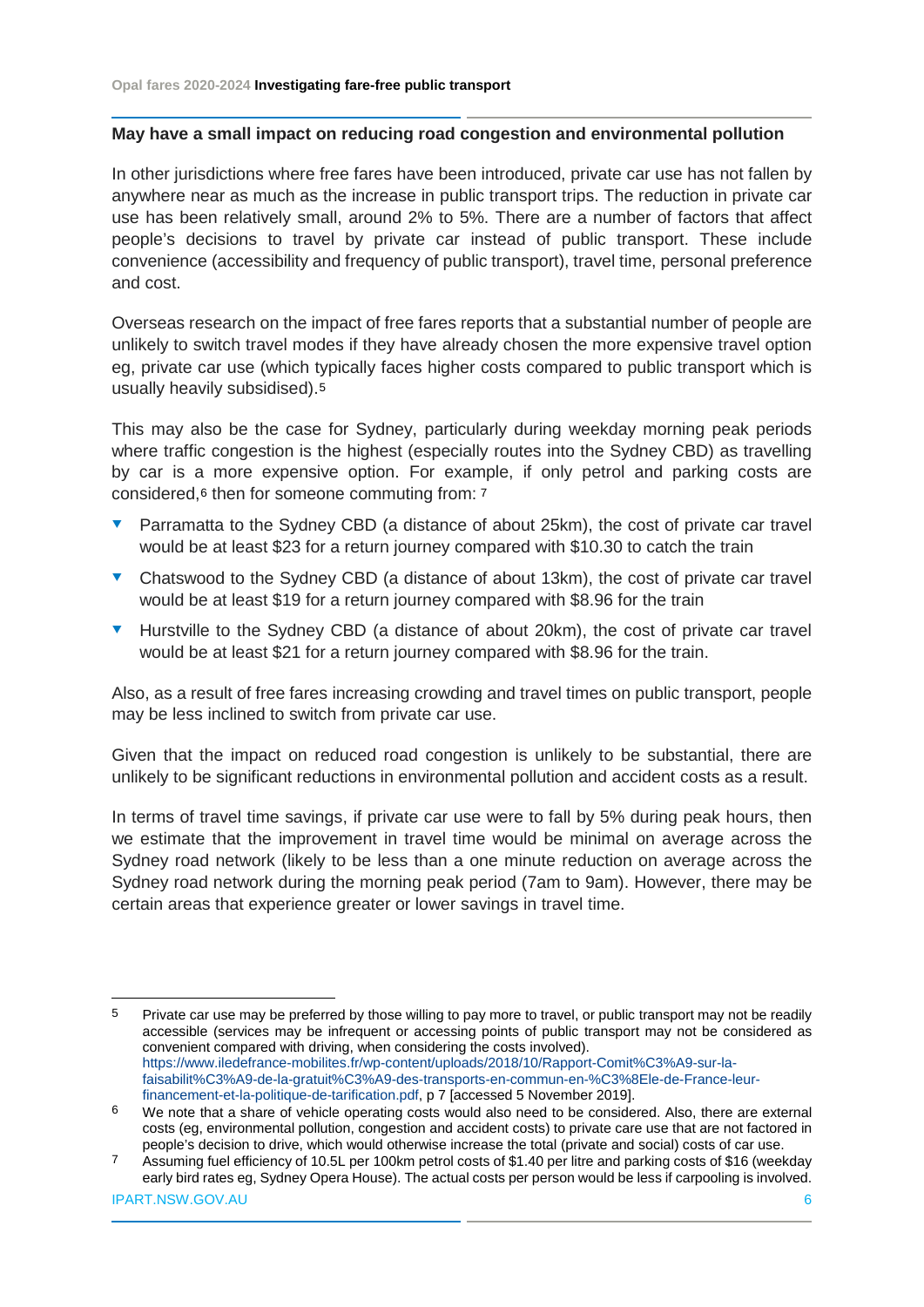## **May lead to a reduction in overall active health outcomes**

The increased ridership may lead to some improvement in active transport benefits from those who now walk or cycle to catch public transport instead of driving. However, the overall active health benefits are likely to reduce as more people catch public transport instead of completely walking or cycling to their destination – particularly for relatively short trips. This has occurred overseas (trips done by walking dropped by 40% in Talinn - see Box 1) and also in Melbourne where short walking trips have been substituted by tram rides in the fare-free tram zone.<sup>[8](#page-7-0)</sup>

## **Not all new public transport trips replace car trips**

Evidence from overseas suggests that a substantial proportion of the increase in ridership is from a replacement in walking/cycling trips and increased social mobility.

## **May provide some travel time benefits, but may lead to significant crowding on certain peak services where new investment is required**

An increase in public transport demand can provide an external benefit to other passengers if service frequency is also increased, as more frequent services mean shorter waiting times in between services. However, if service frequency does not increase, then there would be increased crowding on services.

## *Bus, light rail and ferry services*

For bus, light rail and ferry services, there is likely to be scope to increase the frequency of services across the Sydney network by purchasing new buses, trams and ferries. While there is a cost associated with this expansion, any increases in services would not require significant capital investment. Hence, with the increase in demand, there may be some benefits for these services from lower waiting times for existing public transport passengers.

- For bus services, we estimate that there would be around a 30% increase in demand during the morning peak period - this is an additional 64,300 passengers and about eight people, on average, per bus service assuming the new passengers were evenly spread across peak services (there are about 7,700 services in the morning peak period across the Sydney bus network). For certain morning peak services, capacity is already at maximum.[9](#page-7-1) New services would need to be added to accommodate any additional passengers on these services otherwise existing passengers would experience increased crowding at bus stops, increased boarding/alighting times, and where new passengers fill up buses, passengers would need to wait for subsequent services.
- For light rail services, we estimate that there would be around a 5% increase in demand during the morning peak period – this is an additional 500 passengers and about eight people per service on average (there are about 60 services in the morning peak period). Light rail services are close to maximum capacity and passengers may already experience discomfort and crowding at current levels (up to 80% capacity). As with bus services, for many light rail services, even a relatively small increase in demand would require additional services.

<span id="page-7-1"></span><span id="page-7-0"></span> <sup>8</sup> City of Melbourne, *Draft transport strategy 2030*, May 2019, p 100.

<sup>9</sup> For example, the B1 Mona Vale to Wynyard, M30 Taronga Zoo to Sydenham, T80 Liverpool to Parramatta, 333 North Bondi to City Circular Quay, B1 Mona Vale to Wynyard, 343 Kingsford to Chatswood, 400 Bondi Junction to Sydney Airport and M52 Parramatta to City Circular Quay services.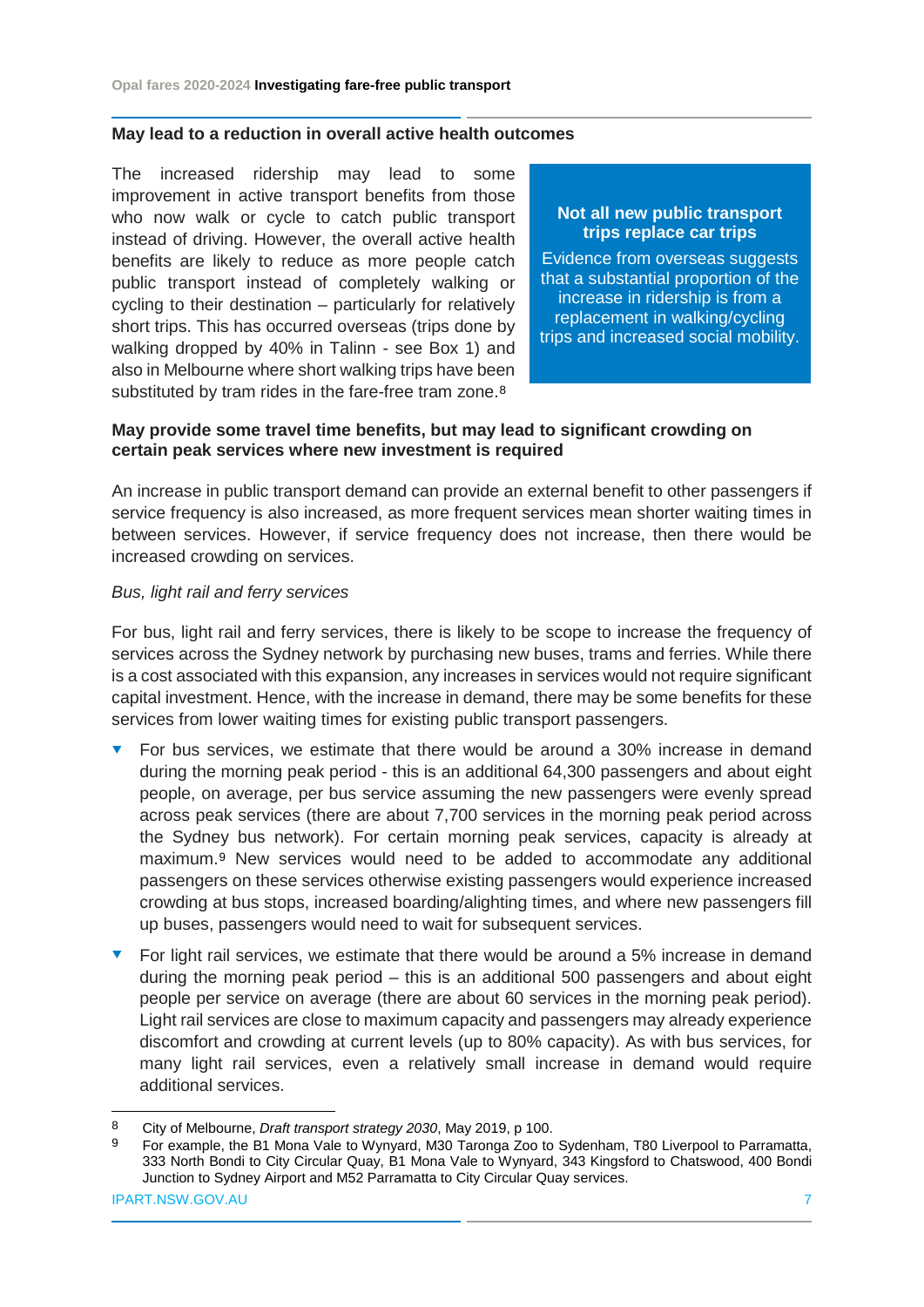For ferry services, during weekdays patronage (average of about 20% capacity) is currently lower than other modes of transport and there is capacity for additional passengers (both peak and off-peak periods).[10](#page-8-0) However, on Sundays, certain services reach maximum capacity (eg, Manly to Circular Quay). Free fares would increase crowding on these services unless new ferries are purchased. The number of services that can be added without significant new capital investment is limited by the capacity of existing wharfs.

## *Train services*

We estimate that there would be an approximate 30% increase in demand during the morning peak period which is about an additional 82,800 passengers. Given that there are about 1,500 services in the morning peak, this means about 55 additional people per service assuming new passengers are evenly distributed across these services. However, certain services on the T1 Western/North Shore lines and the T4 I Illawarra lines transporting passengers to the Sydney CBD are already at capacity. Additional passengers would further increase crowding on platforms, increase boarding/alighting times and force passengers to wait for subsequent services.

**Free fares may lead to significant overcrowding on peak train services**

There is limited scope to increase the number of train services in the short to medium term

## **May lead to improved social inclusion**

Where free fares have been implemented overseas, increased social inclusion – ie, greater transport accessibility for passengers who find it difficult to fully participate in society – has been discussed as a benefit. In Dunkirk, a key aim in providing free fares was to revitalise its town with an aging and dwindling population bus ridership was previously low but the resulting increase was reported as being successful in increasing social inclusion for the

There is currently limited scope to significantly increase the number of train services, except in the longer term,[11](#page-8-1) and that investment to provide additional services is likely to be expensive. A substantial investment would be required. These investments tend to have relatively long project lead times. As a result, the most likely result would be crowding on rail services in the short to medium term.

## **Free fares may improve social inclusion**

Those who directly benefit from increased social mobility could be better targeted through discounts or free fares for people who meet certain criteria.

retired, unemployed and those on lower incomes. Similar impacts were also reported for Talinn[.12](#page-8-2)

IPART.NSW.GOV.AU 8

<span id="page-8-0"></span> <sup>10</sup> We note that the Manly – Circular Quay route is the most popular route during weekdays and whilst Sydney ferries does not typically reach capacity during the weekday peak periods, the privately operated Manly Fast Ferry Service does.

<span id="page-8-1"></span><sup>11</sup> Although, we note that the Metro Stage 2 will help to alleviate some congestion in the medium term.

<span id="page-8-2"></span><sup>12</sup> Susilo & Reimal, *The prospects of fare-free public transport: evidence from Talinn – September 2017*, p 1.